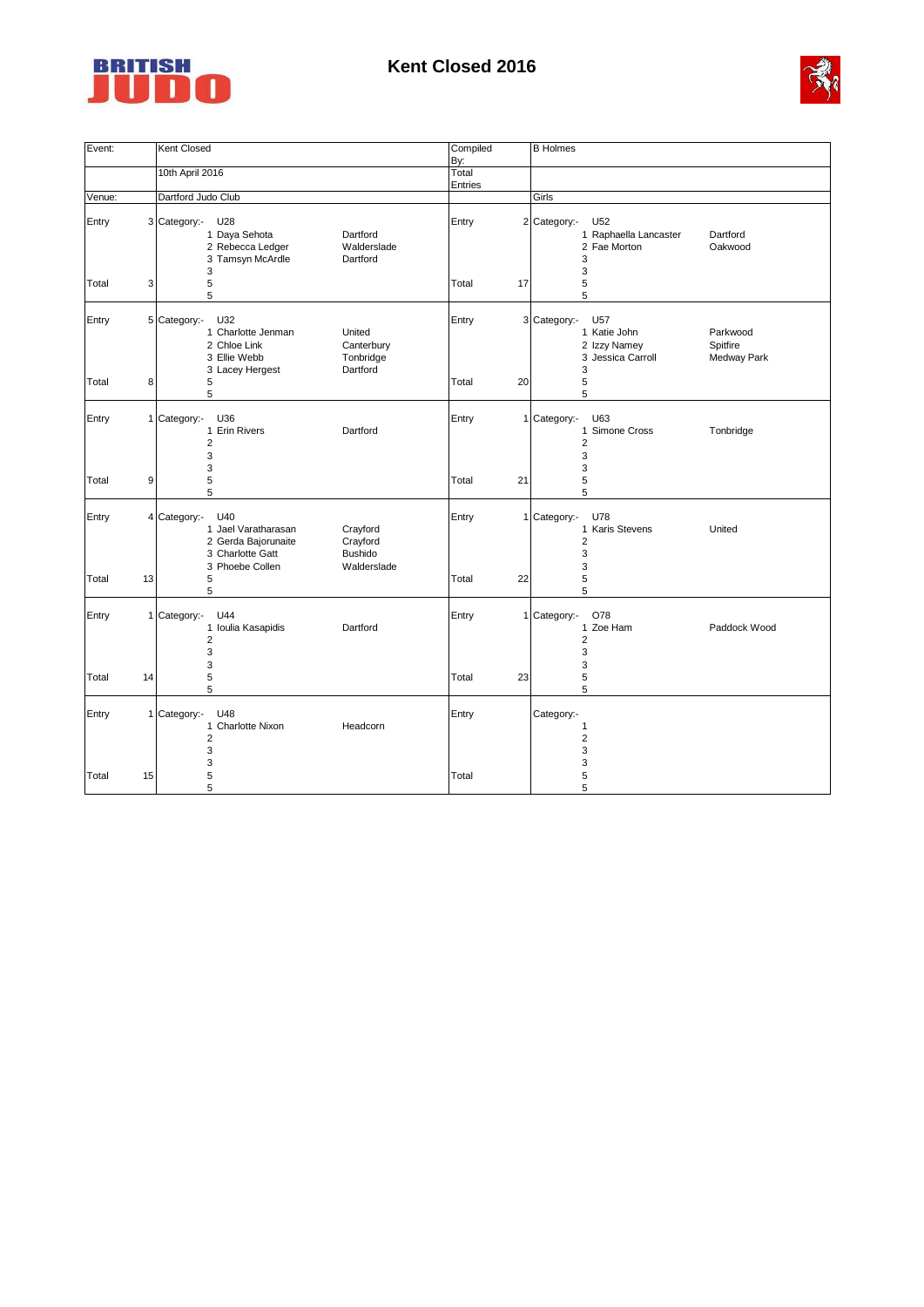| Event:         |    | Kent Closed                                                                                                                                                             | Compiled<br>By:  |    | <b>B</b> Holmes                                                                                                                                |
|----------------|----|-------------------------------------------------------------------------------------------------------------------------------------------------------------------------|------------------|----|------------------------------------------------------------------------------------------------------------------------------------------------|
|                |    | 10th April 2016                                                                                                                                                         | Total<br>Entries |    |                                                                                                                                                |
| Venue:         |    | Dartford Judo Club                                                                                                                                                      |                  |    | Boys                                                                                                                                           |
| Entry          |    | 2 Category:-<br>U27<br>1 Zack Grosser-Turner<br>Dartford<br>2 Marcel Matthew<br>Dartford<br>3<br>3                                                                      | Entry            |    | 1 Category:-<br>U50<br>1 Zac Agounizera<br>Crayford<br>$\overline{2}$<br>3<br>3                                                                |
| Total          | 2  | 5<br>5                                                                                                                                                                  | Total            | 24 | 5<br>5                                                                                                                                         |
| Entry          |    | 3 Category:-<br>U30<br>1 Oscar Hudson<br>Dartford<br>2 Elliott Bellow<br>Dartford<br>3 Miguel Lima<br><b>Bushido</b><br>3                                               | Entry            |    | 1 Category:-<br>U <sub>55</sub><br>1 William Bellow<br>Dartford<br>2<br>3<br>3                                                                 |
| Total          | 5  | 5<br>5                                                                                                                                                                  | Total            | 25 | 5<br>5                                                                                                                                         |
| Entry          |    | 4 Category:-<br>U34<br>1 Connor Link<br>Canterbury<br>2 Kajus Semeta<br>Tonbridge<br>3 Thomas Ledger<br>Walderslade<br>3 Jack Payne<br>Dartford                         | Entry            |    | 3 Category:-<br>U60<br>1 Elyas Agounizera<br>Crayford<br>2 Samuel Johnson<br><b>Medway Park</b><br>3 Shaun Stoneham<br><b>Medway Park</b><br>3 |
| Total          | 9  | 5<br>5                                                                                                                                                                  | Total            | 28 | 5<br>5                                                                                                                                         |
| Entry<br>Total | 15 | U38<br>6 Category:-<br>1 Cameron Fentiman<br>Canterbury<br>2 Fraser Fentiman<br>Canterbury<br>3 Daniel Stringer<br>Walderslade<br>3 Thomas Ascott<br>Sittingbourne<br>5 | Entry<br>Total   | 30 | U66<br>2 Category:-<br>1 Jamil Issifu<br>Crayford<br>Paddock Wood<br>2 Guy Crouchman<br>3<br>3<br>5                                            |
|                |    | 5                                                                                                                                                                       |                  |    | 5                                                                                                                                              |
| Entry          |    | U42<br>3 Category:-<br>1 Finley Watson<br>Crayford<br>Dartford<br>2 Andrew Kenard<br>3 Theodore Lancaster<br>Dartford<br>3                                              | Entry            |    | 1 Category:-<br>O73<br>1 Henry Ripley<br>United<br>$\overline{\mathbf{c}}$<br>3<br>3                                                           |
| Total          | 18 | 5<br>5                                                                                                                                                                  | Total            | 31 | 5<br>5                                                                                                                                         |
| Entry          |    | 5 Category:-<br>U46<br>1 Kieran Hadley<br>Canterbury<br>2 Luke Turner<br>Canterbury<br>3 Liam Byrne<br>Dartford<br>3 Mackenzie Leason<br>Oakwood                        | Entry            |    | Category:-<br>1<br>$\overline{2}$<br>3<br>3                                                                                                    |
| Total          | 23 | 5<br>5                                                                                                                                                                  | Total            |    | 5<br>5                                                                                                                                         |